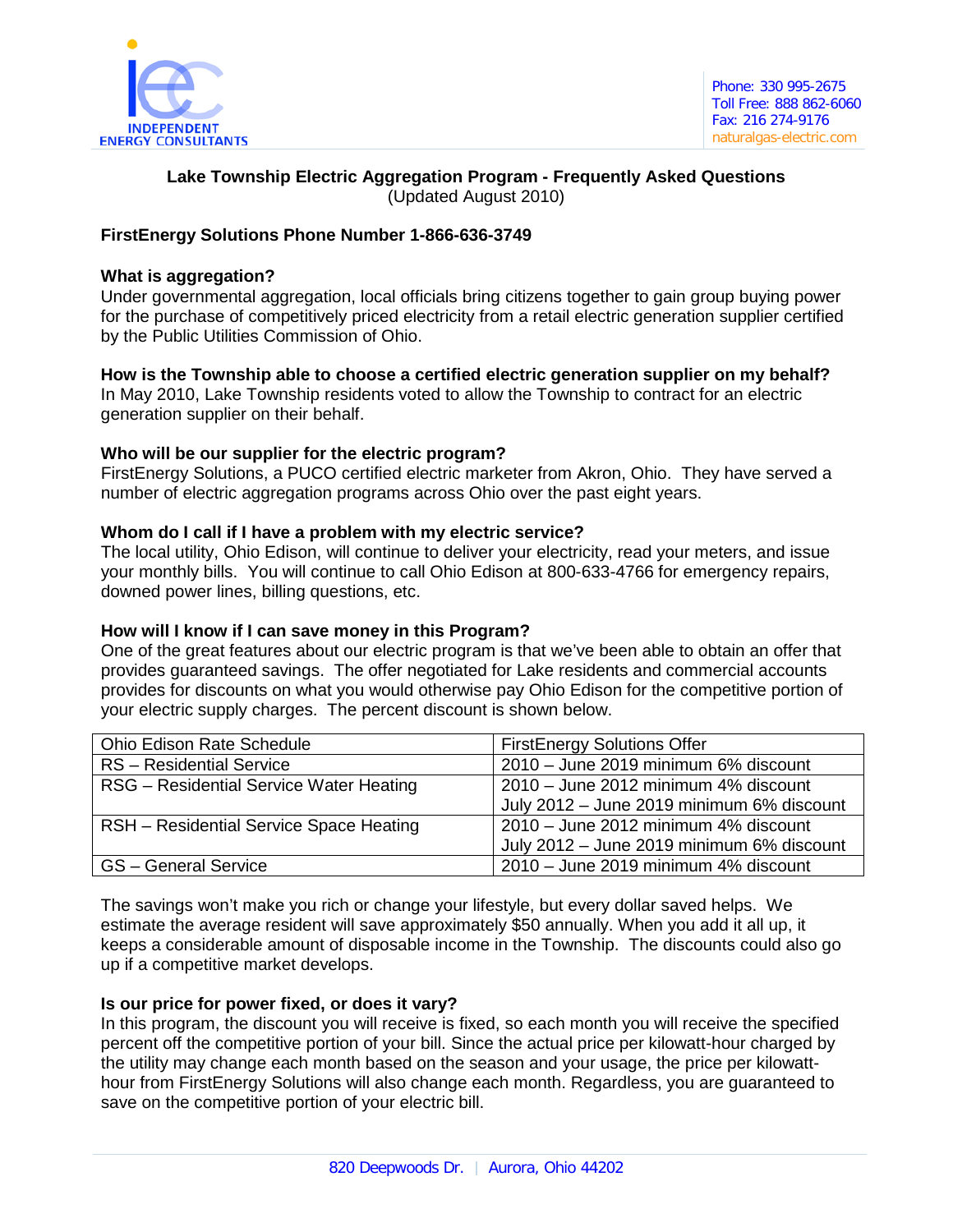

## **What if I'm with another supplier and would like to join the Township's program?**

Chances are you are not with another marketer. The electric markets have been dormant for shoppers in the Ohio Edison service territory for several years. That's why we pursued an electric aggregation program. Without it, our residents are likely to have no choice of supplier.

### **When does the program start?**

We have recently completed the PUCO certification process. FirstEnergy Solutions is now permitted to send out the opt-out notices that explain the rates, term and conditions of the program. We expect the program will begin with electricity flowing September 2010.

## **What are my energy supply choices if I decide to opt out?**

You can stay with your current electric utility, which will continue to supply your electricity as it always has. Or, you can shop for a new competitive electric supplier. A list of competitive electric suppliers certified by the Public Utilities Commission of Ohio and their current prices is available by calling 1-800-686-PUCO (1-800-686-7826).

## **Will I get two bills?**

No. You will continue to receive one bill from Ohio Edison that shows their distribution charges and the supply charge of FirstEnergy Solutions.

## **Will I still receive a delivery charge from my local utility – Ohio Edison?**

Yes. Even though you have chosen a new supplier of electricity, Ohio Edison continues to deliver the electricity to our homes and businesses. Distribution charges and a flat monthly customer charge (currently \$4/month) apply whether you choose a supplier on your own or remain supplied by Ohio Edison.

#### **Can I stay on budget billing/equal payment plan or have my payment automatically deducted from my checking account as I do now?**

Yes, Ohio Edison will continue to offer those programs. However, budget billing applies only to charges from Ohio Edison. The budget billing program does not apply to your charges from FirstEnergy Solutions. FirstEnergy Solutions is a different company from Ohio Edison. On your monthly Ohio Edison statement, you'll notice a charge from FirstEnergy Solutions for generation and transmission.

#### **Can I exit this program without penalty?**

You will be given an initial 21-day period to opt-out free of charge and then another 7-day period as soon as FirstEnergy Solutions enrolls you as their customer. Then, by law, you will be given a chance to opt-out free of charge at least once every 3 years. If you opt-out at any other time, FirstEnergy Solutions reserves the right to assess you a nominal fee to cover their loss. That fee cannot exceed \$25 for residential accounts or \$50 for commercial accounts.

#### **What if I move?**

There is no penalty from FirstEnergy Solutions for terminating your agreement if you move.

#### **Who is eligible for the program?**

- 1. Your local utility company must be Ohio Edison;
- 2. You must be a resident or business owner located within the Township limits;
- 3. You must not be a PIPP (percentage of income payment program) customer;
- 4. You must not be in arrears on your bill payment;